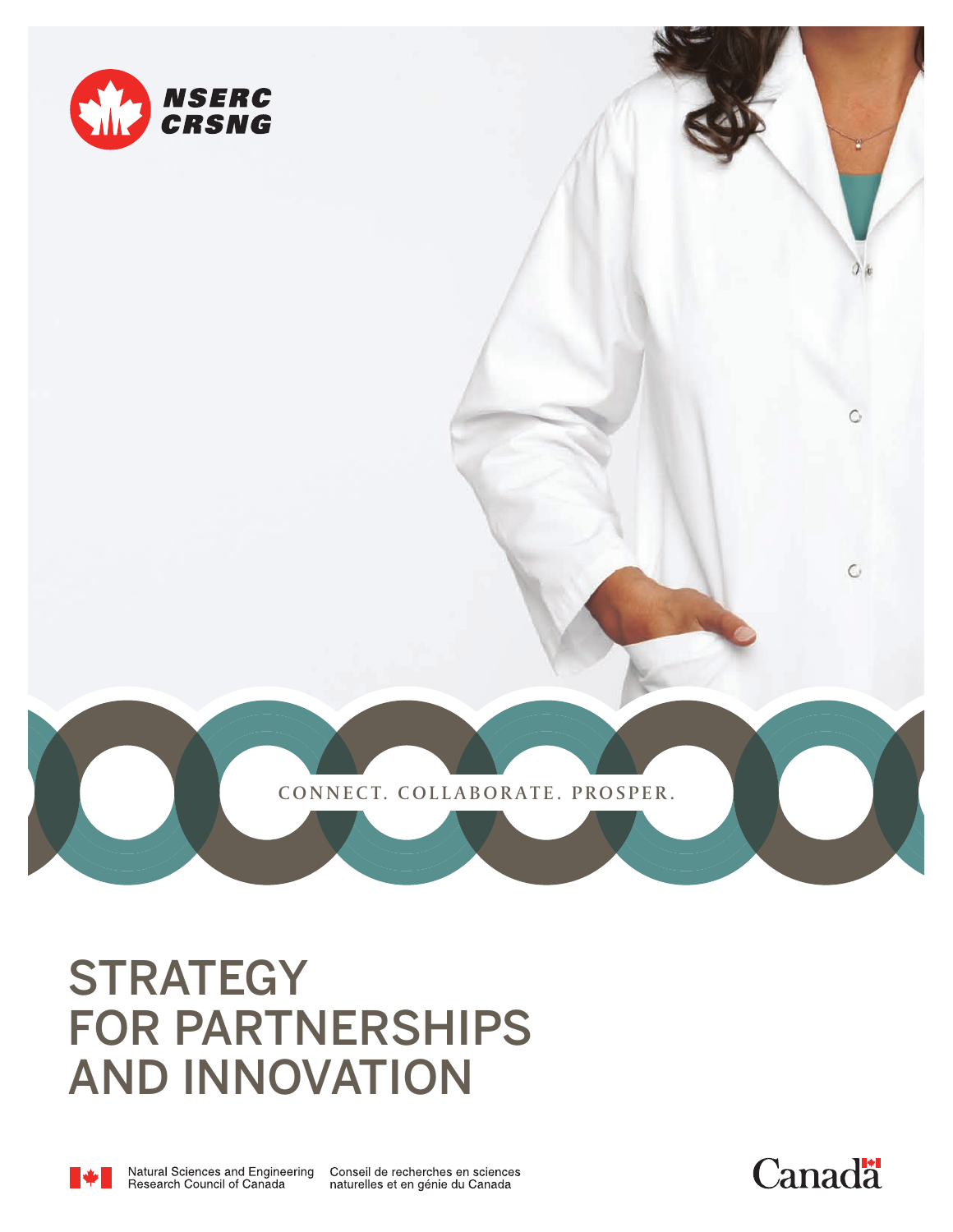Natural Sciences and Engineering Research Council of Canada (NSERC) 350 Albert Street, Ottawa, Ontario, Canada K1A 1H5 www.nserc-crsng.gc.ca

Disponible en français

© Her Majesty the Queen in Right of Canada (2009) Cat. No. NS3-45/2009E-PDF ISBN 978-1-100-14290-6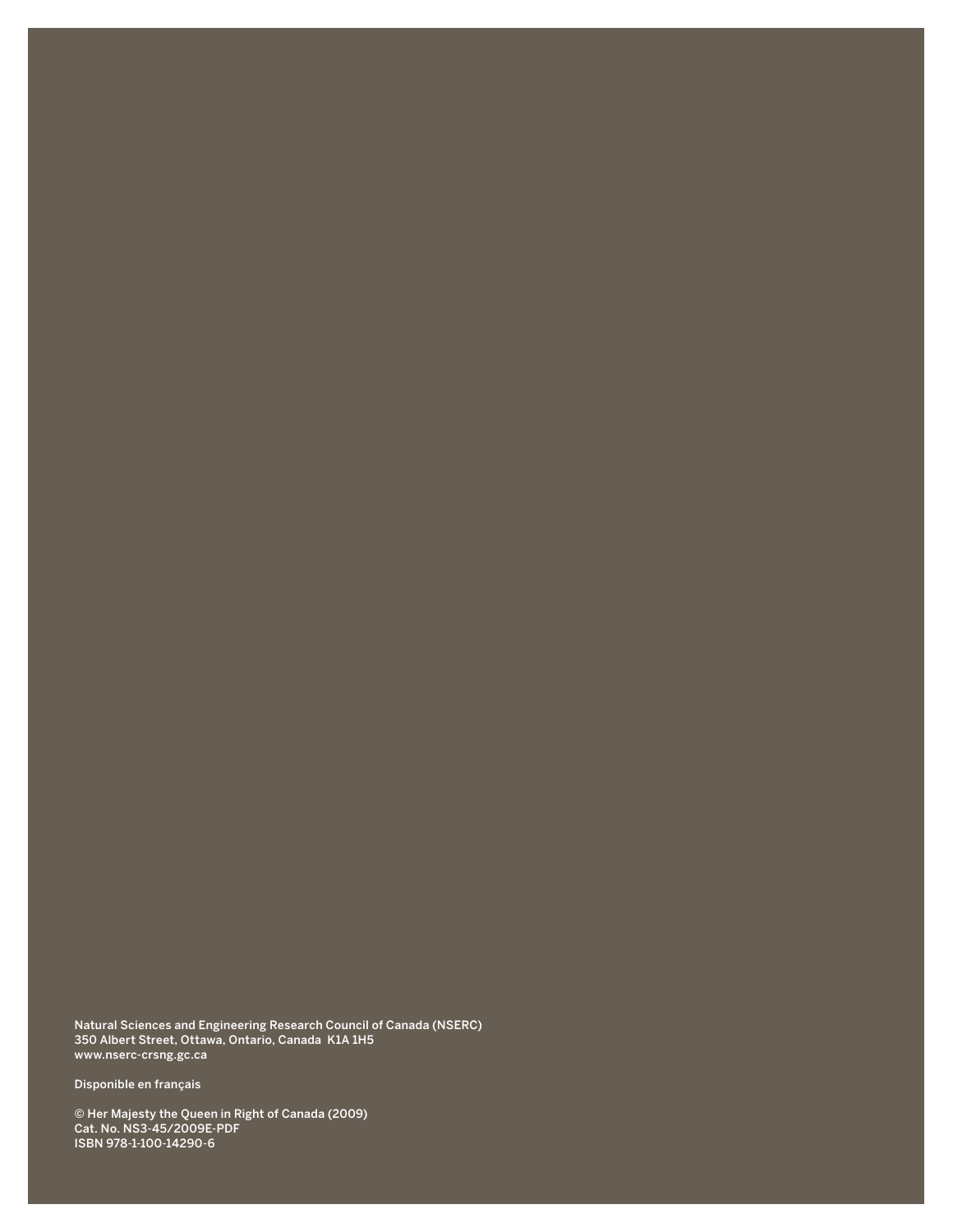# **Table of Contents**

- 2 **Message from the President of NSERC**
- 3 **Message from the Chair, Strategy for Partnerships and Innovation Advisory Committee**
- 4 **Executive Summary**
- 7 **1. Introduction**
- 9 **2. Strategic themes, objectives and actions**
	- 2.1 Building sustainable relationships
	- 2.2 Streamlining access
	- 2.3 Connecting people and skills
	- 2.4 Focusing on national priorities
- 16 **3. Immediate and near-term action plan**
- 18 **4. Conclusion**
- 19 **5. For more information**
- 20 **Appendix 1: Strategy for Partnerships and Innovation Advisory Committee Membership**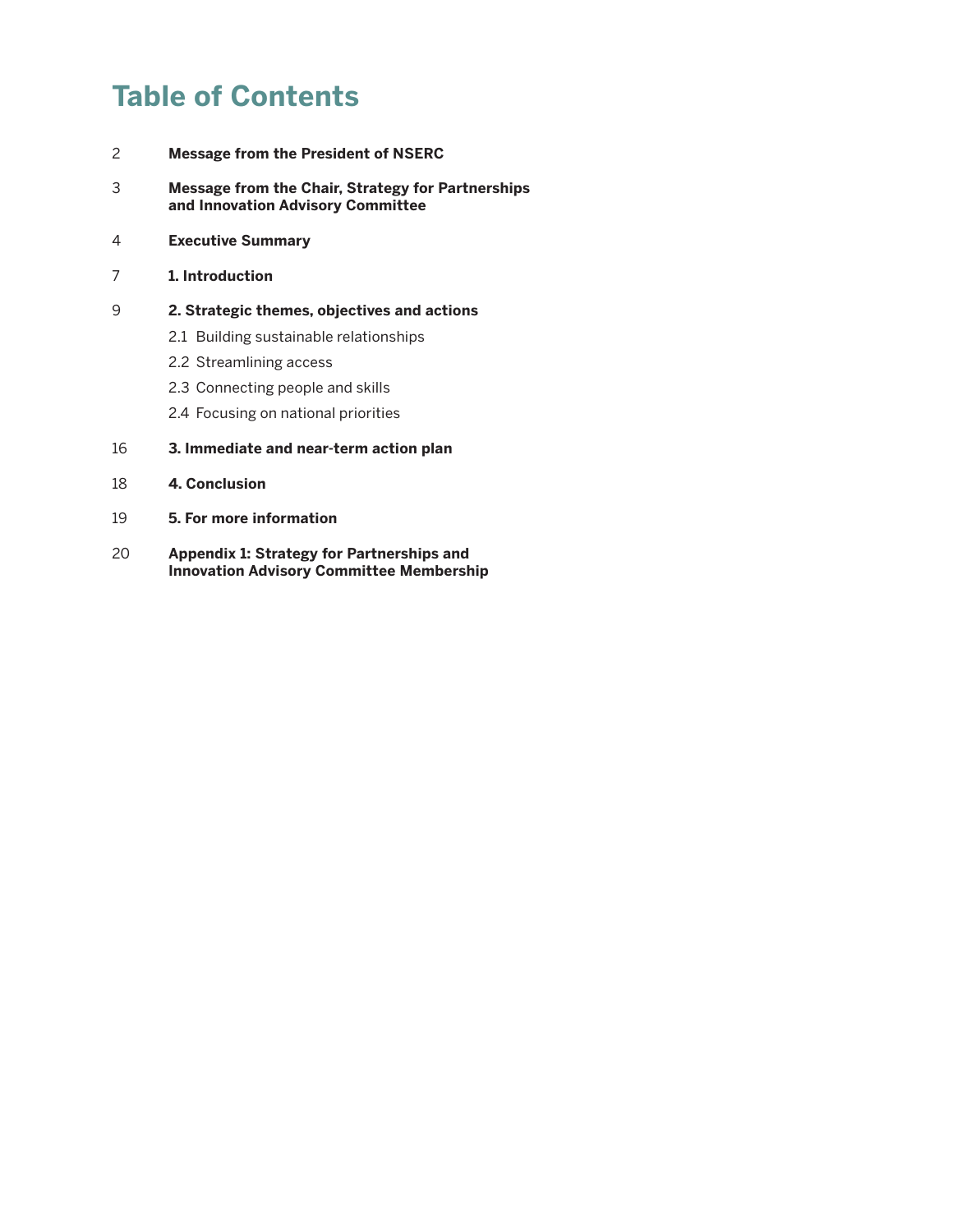# **Message from the President of NSERC**

The Natural Sciences and Engineering Research Council's (NSERC) Strategy for Partnerships and Innovation (SPI) is a blueprint for action to increase Canada's benefits from its investments in research and development (R&D). Canada enjoys a complex, rich and dynamic system of Science and Innovation. Our challenge is to exploit it fully so as to realize the principal objective of Canada's S&T Strategy, "Mobilizing Science and Technology to Canada's Advantage."

Over the past decade, numerous studies, including two excellent recent reports – the Science, Technology and Innovation Council's State of the Nation 2008 (May 2009) and the Council of Canadian Academies' Innovation and Business Strategy: Why Canada Falls Short (April 2009) – have reported on Canada's lagging record in innovation, as well as offering compelling evidence supporting the need to advance to action.

In my view, there is no single fix or magic bullet that will put Canada in the lead of the global race in science and innovation. Rather, what is required is a concerted effort by all key players in our Science and Innovation system to *step it up*, both in terms of their own distinct roles and in terms of the synergy and agility of their interactions.

Since its inception, NSERC has had a strategy focused on building the strength of our academic research system and linking this strength to companies. Indeed, NSERC ranks among Canada's largest supporters of public-private R&D partnerships. In today's highly competitive global marketplace, however, it is imperative that this Strategy be constantly renewed and kept alive and current. Over the last few months, NSERC has held consultations across the country with hundreds of representatives of industry, government and academia. We have also mobilized an advisory committee of leaders from these sectors to help us develop a Strategy for Partnerships and Innovation that responds to today's needs and positions NSERC to do its part to change Canada's innovation landscape.

On behalf of NSERC, I offer my sincere thanks to the SPI Advisory Committee for its excellent work. With the benefit of the Committee's insightful vision and recommendations, NSERC is ready to move to action and do what it does best: build sustainable bridges between industry and academia; remove unnecessary speed bumps that slow the process of innovation; and build highrises of excellence in areas that are strategic to the well-being of our country.

**Suzanne Fortier, President Natural Sciences and Engineering Research Council of Canada (NSERC)**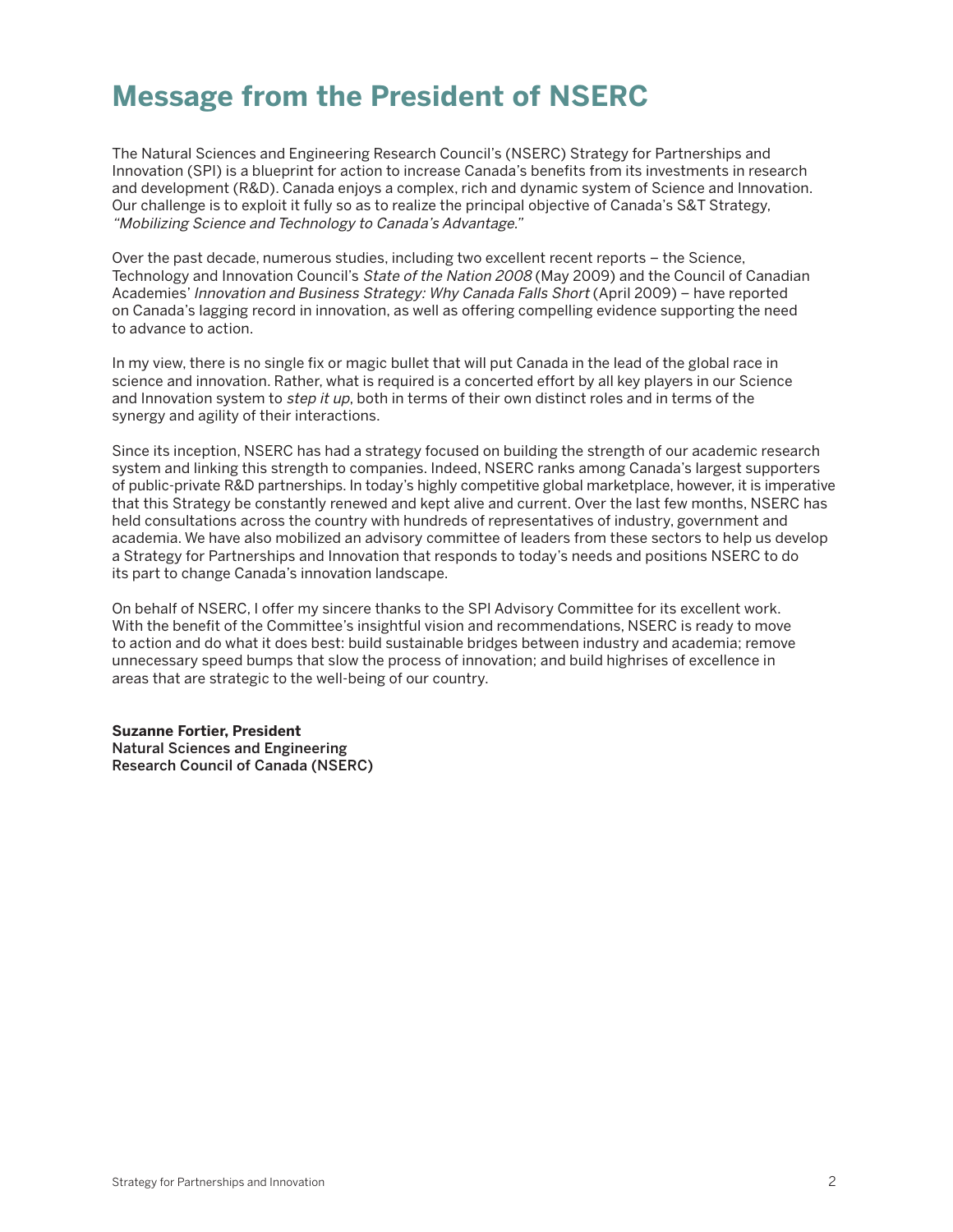# **Message from the Chair, Strategy for Partnerships and Innovation Advisory Committee**

As the Chair of the Strategy for Partnerships and Innovation Advisory Committee, I was honoured to learn from the perspectives of hundreds of dedicated and committed representatives of Canada's business and academic communities over the past year.

Our nation is rich in human capital – we are fortunate to have one of the most advanced academic research communities on the globe. We also have successful and productive industrial and business sectors creating wealth and prosperity for our citizens.

The task set for the Strategy for Partnerships and Innovation Advisory Committee was to find ways to maximize the opportunity created when industry and academia work together to solve challenging problems. Through partnerships that bring together the collective creativity, expertise and resources of these two sectors, we can convert challenges into opportunities and build the Canadian economy.

Members of the Strategy for Partnerships and Innovation Advisory Committee invested a tremendous amount of time and effort into the consultation process. I offer them my sincere thanks for their commitment. Their work has resulted in this thoughtful plan, which provides practical, concrete and actionable recommendations. The Natural Sciences and Engineering Research Council will now move forward to implementation.

Through the work of the Committee and NSERC, the vast potential of our nation's research community will be more accessible than ever before to business and industry in Canada. The result, I am confident, will be an improved and more prosperous world for all of us.

**Daniel Muzyka, Chair Strategy for Partnerships and Innovation Advisory Committee**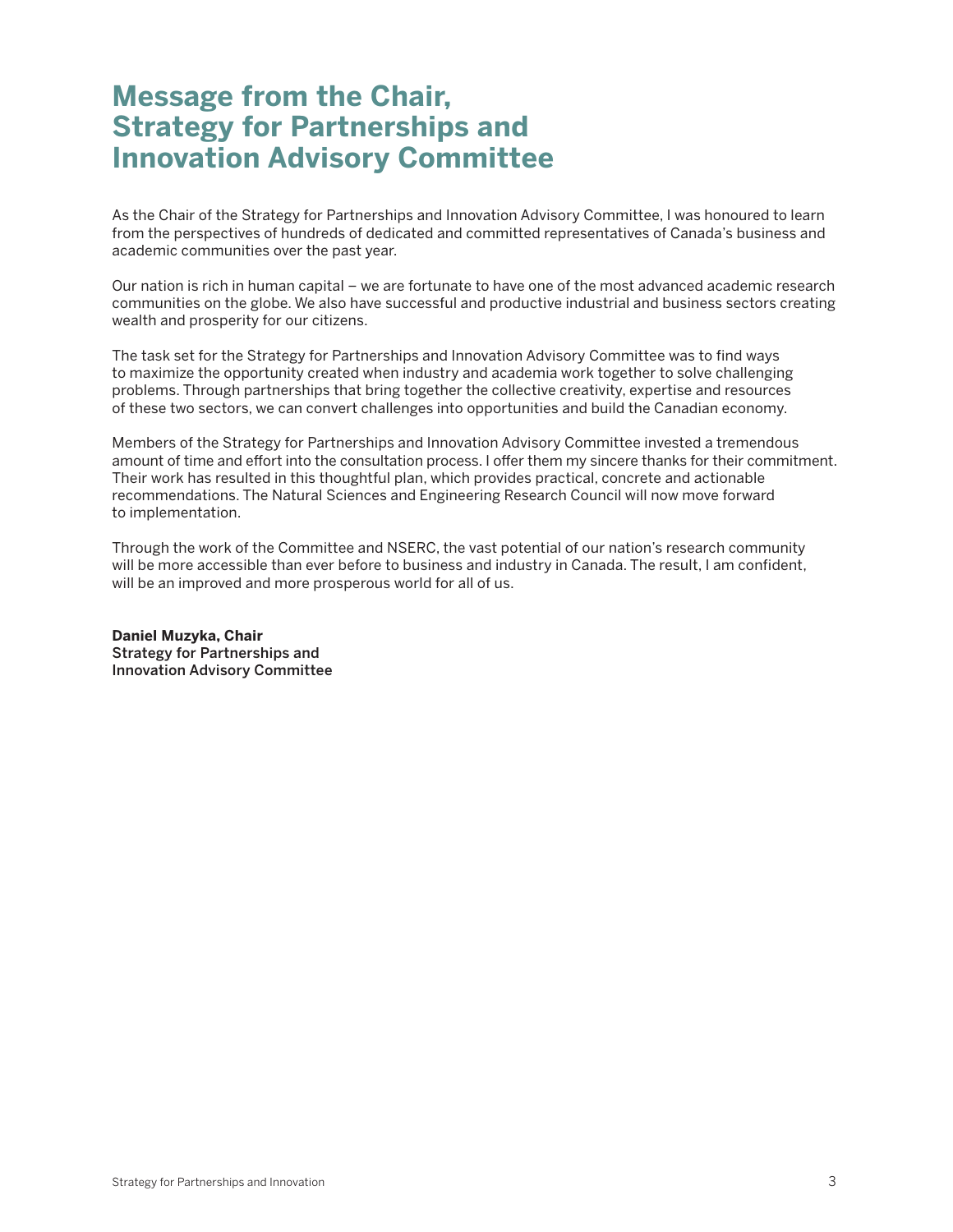# **Executive Summary**

The Natural Sciences and Engineering Research Council (NSERC) ranks among Canada's largest sources of support for public-private R&D partnerships, with investments in this area totalling over \$310 million annually. NSERC works with many of the largest corporations that conduct R&D in Canada (65 of the top 100 R&D investing firms) and attracts approximately \$140 million from industry in cash and in-kind contributions.

Currently, only seven percent of the approximately 20,000 companies in Canada that are active in R&D have partnered with NSERC. This presents a tremendous opportunity to build on a base of experience in academic-industry partnerships and extend the reach and impact on industry. Our four-point Strategy aims to more than double the number of companies participating in NSERC innovation-focused programs within the next five years.

This initiative is the result of a year of discussions focused on industry innovation and partnerships, involving hundreds of people from industry, academia and government. The development of the Strategy has been guided by a senior expert committee comprised of representatives from these sectors.

The consultation process helped identify barriers and challenges faced by both the business and academic sectors in connecting, partnering and effectively collaborating with each other. The approaches and actions presented in the Strategy for Partnerships and Innovation are solutions for overcoming these barriers.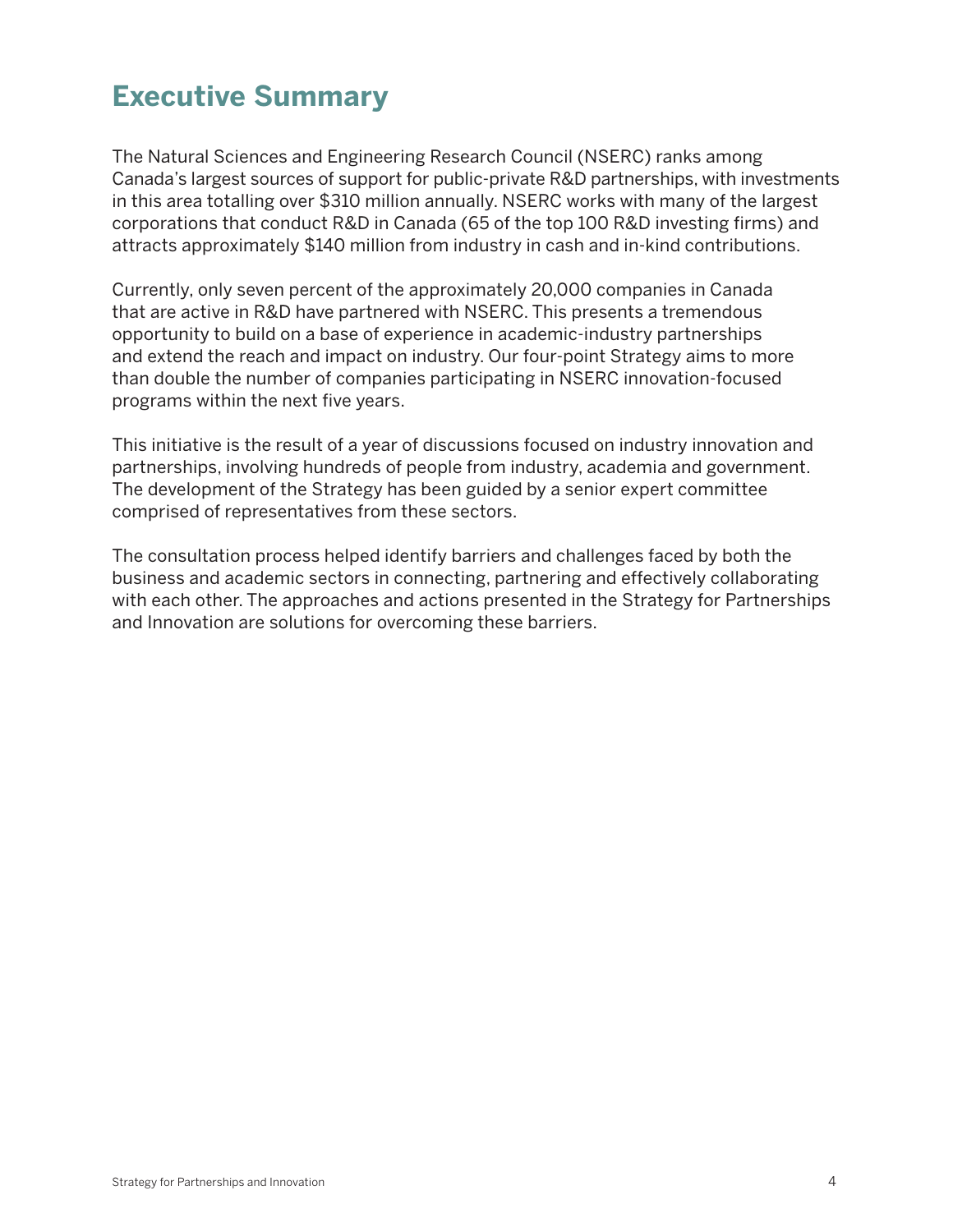# **A solutions-oriented action plan**

#### **The Strategy for Partnerships and Innovation is based on the following four points:**

### **1. Building sustainable relationships**

Companies need help finding post-secondary research capabilities that are relevant to them, and they need help in building relationships and developing collaborative projects. NSERC, together with its academic and government partners, will play a greater role in facilitating these interactions and creating a strong foundation for future collaborations. Specifically, NSERC will:

- > focus its five regional offices on facilitating industry-academic partnerships;
- > create and support opportunities for researchers and their institutions to demonstrate their capabilities to companies;
- > initiate exchanges between professionals in industry and academia;
- > provide fora for companies and researchers to identify research challenges and develop problem solving partnerships; and
- > increase awareness in industry about the benefits of collaborating with academia.

### **2. Streamlining access**

Significant differences exist between post-secondary institutions and industry in the way research is developed and exploited. Matters related to intellectual property, project management and technology integration slow the innovation process. NSERC will work with partners to bridge these differences and streamline access to its programs. Specifically, NSERC will:

- > modify its existing innovation-oriented policies and programs to make them more accessible and relevant to industry, including revising its intellectual property policy to make it more flexible;
- > support market studies at an early phase of technology development;
- > support project management costs to facilitate the delivery of results;
- > offer better leverage for small and medium enterprises (SMEs) in NSERC's partnered grants programs;
- > implement a network of post-secondary-based, industry-focused centres that will substantially increase SME participation; and
- > increase the successful commercialization of university technologies.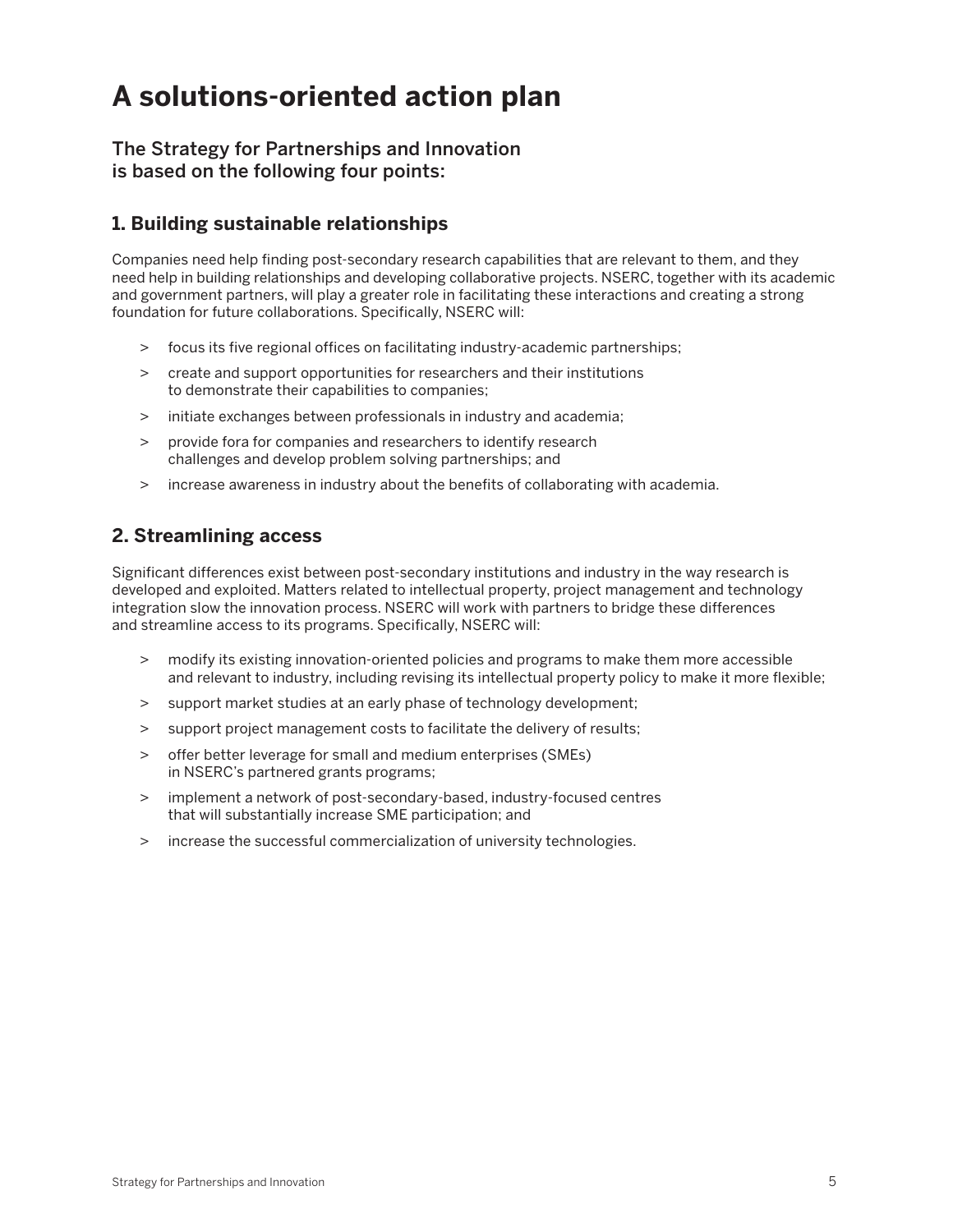## **3. Connecting people and skills**

Industry can benefit from employing highly qualified individuals to assist in the innovation process, including advancing new technologies. Canada's graduates have strong technical skills, but must enhance their non-technical skills (e.g., project management, communication,teamwork) to increase their attractiveness to industry and improve their employment prospects. To help meet the needs on both sides, NSERC will:

- > work to place additional qualified candidates within Canadian SMEs;
- > make it more attractive for innovating companies, particularly small companies, to involve students in their business and hire graduates (e.g., facilitate hiring students who have been involved in collaborative research projects);
- > support the development of "innovation skills" (non-technical skills) through research projects involving businesses working with engineering and science students; and
- > explore opportunities to develop a postdoctoral fellows program that would attract the world's top talent to conduct research in Canada.

### **4. Focusing on national priorities**

Canada's share of global R&D investment is in the order of three percent. To remain competitive in the world, we need to target resources and increase our depth of expertise and talent in priority areas of strategic importance for Canada and Canadian industries.

NSERC will support large-scale efforts by leading research groups seizing exceptional opportunities to advance solutions to some of Canada's most challenging economic, environmental and social problems. The approach will be agile and flexible, as recently exhibited by the Automotive Partnership Canada initiative model. NSERC will work with partners to ensure that our research strength within all sectors is brought to bear on addressing national challenges and opportunities.

The Strategy for Partnerships and Innovation is an evolving plan that recognizes that the innovation system is dynamic and global. As actions are implemented and circumstances evolve, NSERC will remain flexible, dedicated to continuous learning and improvement, and true to its mission to make Canada a country of discoverers and innovators for the benefit of all Canadians.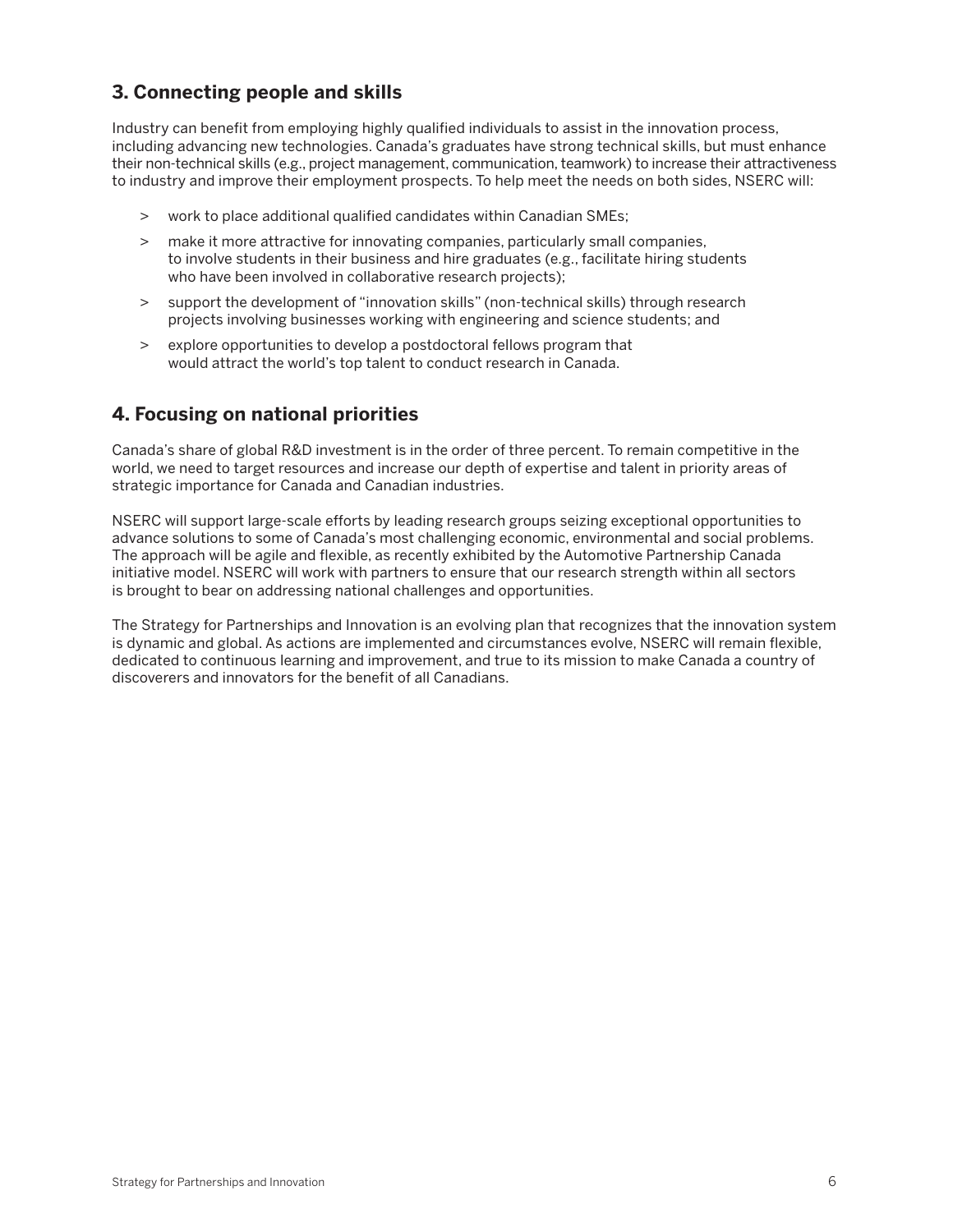# **1. Introduction**

Canada has a strong base of highly-trained people and a world-class research engine within its universities, with top ranking in the G7 and sixth among the 30 Organisation for Economic Co-operation and Development (OECD) countries for R&D performed in the higher-education sector as a percentage of gross domestic product. Altogether, Canadian governments and higher-education institutions carried out some \$12.6 billion in R&D in 2007-08. These investments have helped keep Canada in a leadership position in terms of its public sector R&D.

At the same time, industry R&D levels in this country are relatively low,<sup>1</sup> with the majority of private sector R&D investment in Canada being concentrated in a small number of very large companies. Collaboration is increasingly essential for successful innovation, and Canadian companies collaborate substantially less than their international peers. Furthermore, Canada has a productivity gap relative to other leading nations, partly due to the innovation gap.

NSERC ranks among Canada's largest sources of support for public-private R&D partnerships, investing more than \$310 million annually to enable industry to work with university-based researchers to help find solutions to their business problems, innovate and grow.

NSERC's current investment through industry-partnered programs supports the training of 10,000 students, as well as an active portfolio of 2,000 funded projects between industry and academia. This spans a suite of programs ranging from industry scholarships, project grants and Industrial Chairs, to various kinds of network funding (including both academic and Business-Led Networks of Centres of Excellence and Centres of Excellence for Commercialization and Research). These programs increase industry's ability to benefit from the capabilities of post-secondary research institutions. At the same time, researchers are provided with important insights, experience and access to industrial capabilities.

NSERC is very successful in working with many of the largest corporations that conduct R&D in Canada (working with 65 of the top 100 R&D investing firms) and attracting more than \$140 million from industry in cash and in-kind contributions. NSERC's programs help companies tap into the talent, capabilities and inventions at Canadian universities and colleges. However, only seven percent of the approximately 20,000 companies in Canada that are active in R&D currently use NSERC programs.

With a view to increasing the reach and impact of its programs, NSERC embarked on a year of consultations to better understand how Canadian industry innovates, how industry looks at collaborations, and the roles of post-secondary institutions and government agencies in helping industry innovate. Meetings were held across the country involving 230 people from industry, 150 participants from academia and 30 senior representatives from federal science-based departments and agencies. Particular efforts were made to include businesses that had not previously taken advantage of NSERC programs.

Through the consultations, it was determined that industry wants and needs a competitive edge to boost productivity and spur innovation. Moreover, industry leaders recognize the potential to capitalize on the tremendous base of highly trained people and world-class research residing in Canada's post-secondary institutions. However, it became clear that stronger opportunities for broader segments of industry, including small- and medium-sized businesses, are necessary to realize the greatest possible benefit from the R&D capabilities of the university and college research system.

**<sup>1</sup> - OECD: Organisation for Economic Co-operation and Development.**

**See Figure 7: BERD Intensity Across OECD Countries, Adjusted for Variations in Industry Structure in State of the Nation 2008, Science Technology Innovation Council (2009).**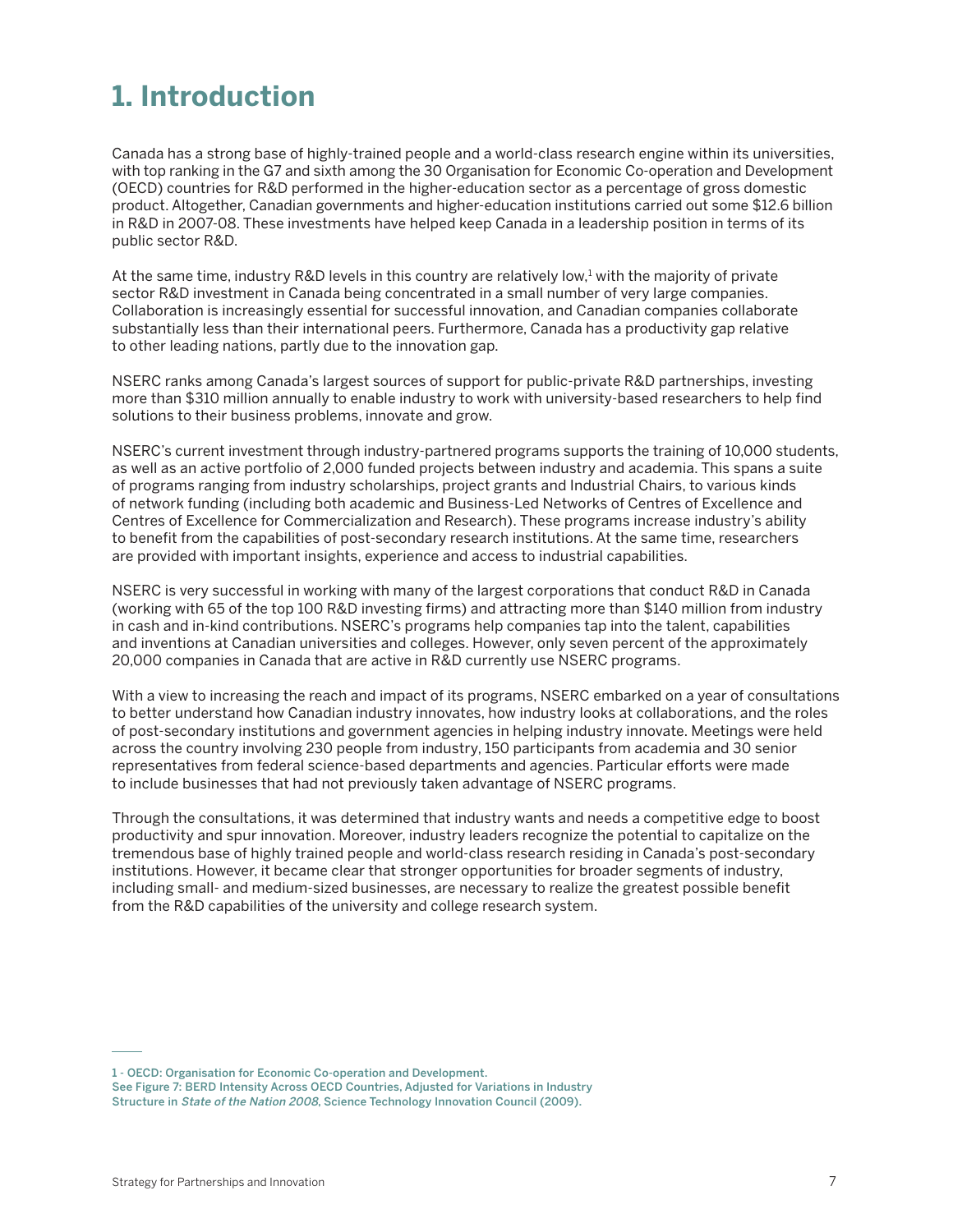The Strategy for Partnerships and Innovation is NSERC's response to the issues identified by companies, government and post-secondary institutions during this consultation process. The Strategy's development has been guided by a senior expert committee with industry, academic and government representation.<sup>2</sup> NSERC's Council has also taken an active role in guiding the Strategy and has approved this plan, recognizing that as the innovation environment changes, the plan will evolve.

The Strategy has also drawn from the major reports and analyses of Canada's innovation record compiled over the last several years, including the following:

- > Science and Technology Innovation Council State of the Nation 2008 (2009)
- > Competition Policy Review Panel report Compete to Win (2008)
- > Government of Canada's S&T Strategy Mobilizing Science and Technology to Canada's Advantage (2007)
- > Council of Canadian Academies Innovation and Business Strategy: Why Canada Falls Short (2009)

NSERC's Strategy for Partnerships and Innovation is a blueprint to leverage R&D for sustainable national prosperity. It is a bold plan designed to realize more value from the government's investment in postsecondary research by increasing the impact, scale and scope of NSERC's activities targeted at developing and supporting industry-academic partnerships. The approaches and actions outlined in the Strategy are specifically designed to address existing challenges to effective industry-academic collaboration, and to increase the number and range of companies that are able to benefit from post-secondary research capabilities. As part of the Strategy, NSERC will continue to nurture the base of discovery research that is central to the foundation of our capacity for generating the ideas that will enable prosperity in the decades to come.

**<sup>2</sup> - See Appendix A for the membership of the Strategy for Partnerships and Innovation Advisory Committee.**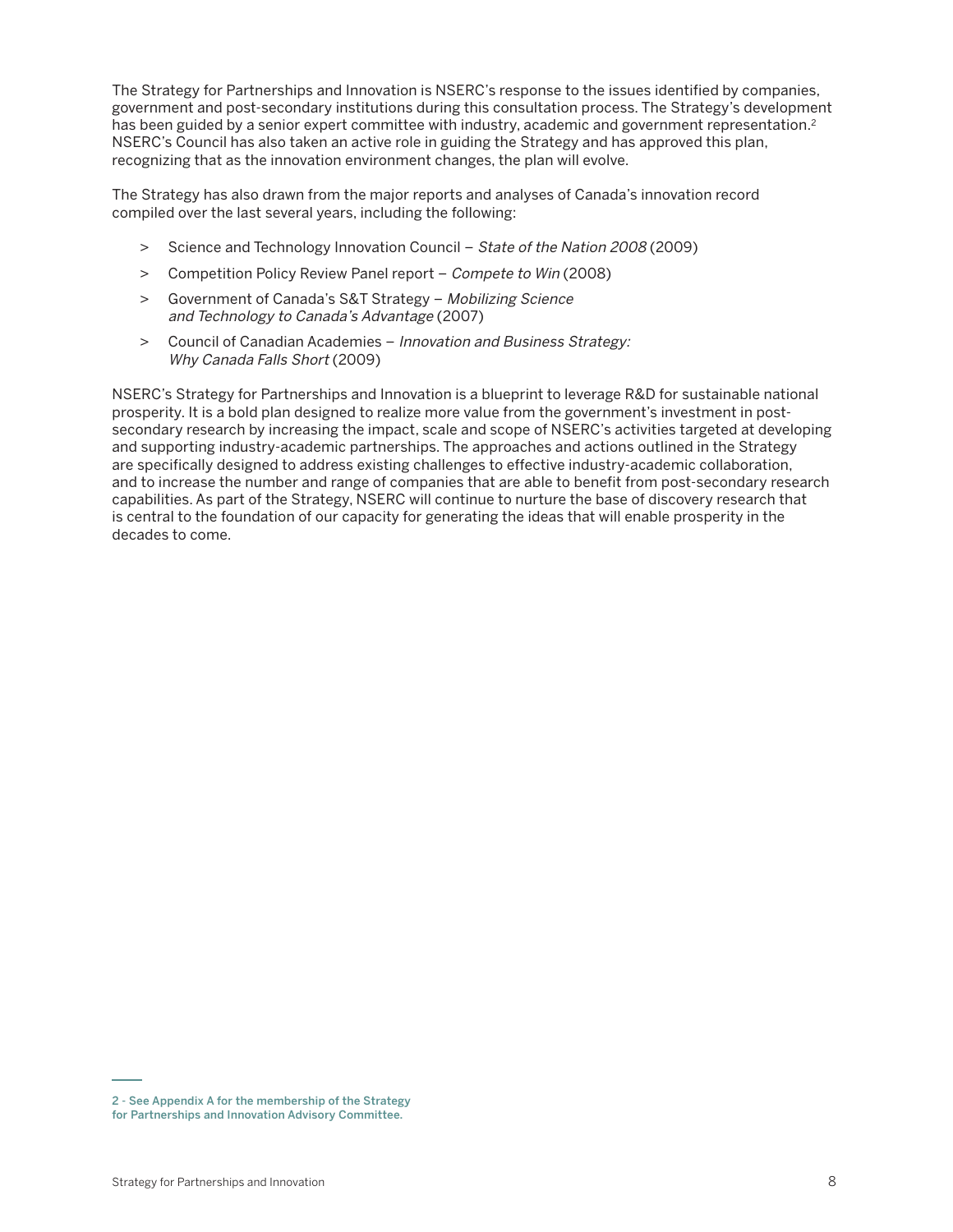# **2. Strategic themes, objectives and actions**

During the meetings with industry, academia and government departments and agencies, four themes emerged repeatedly. These themes form the basis of the Strategy:

- 2.1 Building sustainable relationships
- 2.2 Streamlining access to capabilities
- 2.3 Connecting people and skills
- 2.4 Focusing on national priorities

The themes were characterized first as issues to be addressed. Within each theme, the expert committee identified objectives to respond to the issues and, ultimately, specific actions and possible approaches to meet the objectives.

#### **2.1 Building sustainable relationships**

Individuals from both the post-secondary research and industrial communities reported that they require more information on the other sector's strengths, as well as more opportunities to build relationships, before entering into research collaborations. SMEs have particular challenges in building relationships with academics and special initiatives are needed.

The following directions have been identified to build sustainable relationships:

- > **Bridge academia and industry:** Break down cultural barriers between academia and industry by increasing knowledge of, and appreciation for, each other's motivations.
- > **Build relationships:** Provide opportunities for new university-industry research partnerships to get started and flourish.

#### **Approaches and actions**

#### **Bridge academia and industry**

Opportunities are needed for people from industry and academia to get to know and understand the other sector. Professional exchanges enabling individuals to work in the other's sector will increase the crossfertilization of ideas and improve overall communication. These exchanges will provide students and professors access to experienced entrepreneurs and will increase understanding of business and commercialization, resulting in the creation of more and stronger industry-academic research projects.

#### **Build relationships**

Effective mechanisms are needed to bring researchers and companies together to solve problems. Companies need help in identifying and approaching university/college researchers, building relationships and developing collaborative proposals. In order for academic institutions to be more active in approaching industry, they will need an increase in dedicated human and financial resources to facilitate relationship building across sectors.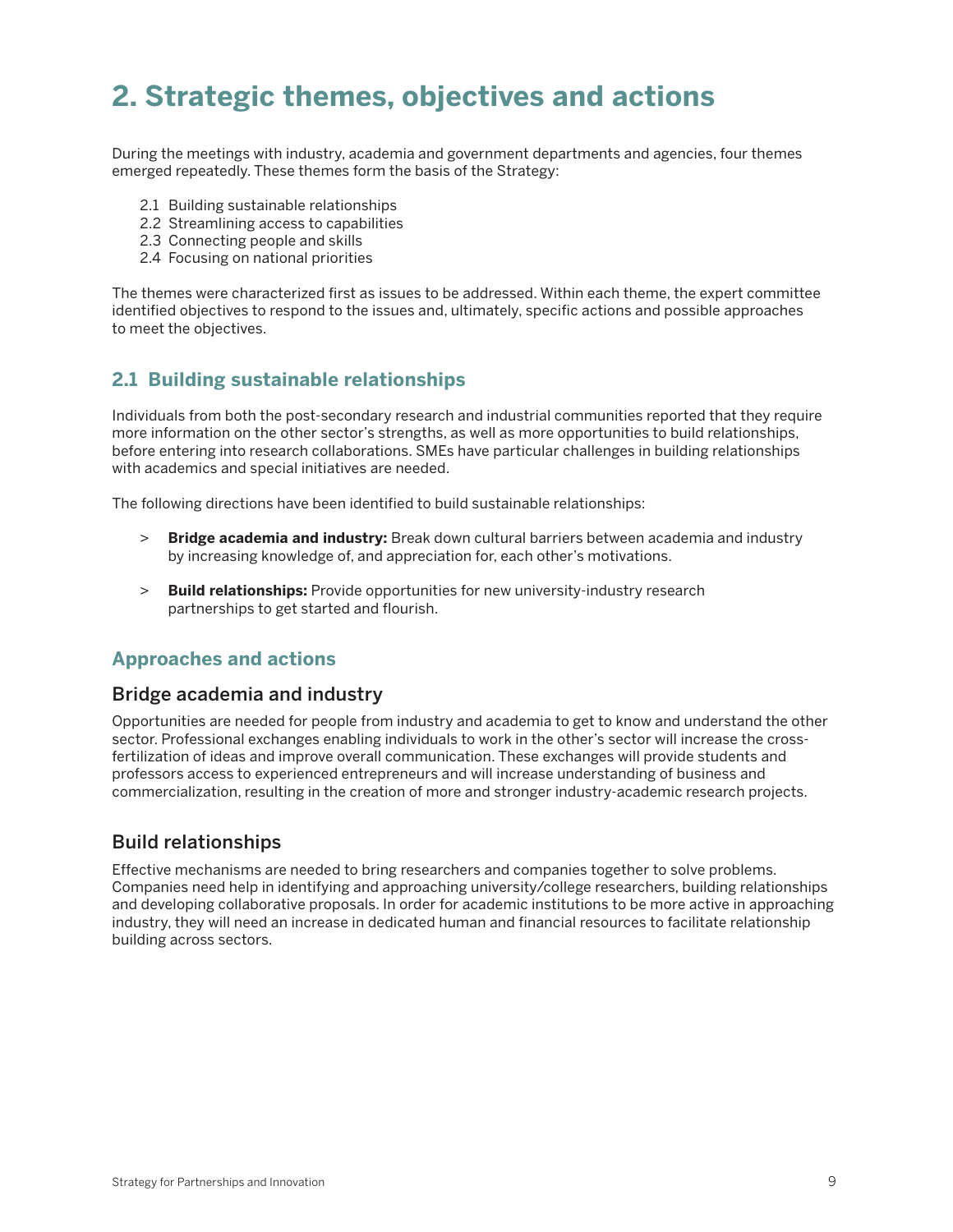As immediate first steps to capitalize on the opportunities for building sustainable relationships, NSERC will:

- > focus its five regional offices on facilitating industry-academic partnerships;
- > provide funds to support travel costs for researchers to assist in identifying collaborative projects with companies;
- > provide *Engage* grants for researchers to conduct short-term projects that allow them to demonstrate their capabilities in addressing company problems without requiring company cash leveraging up front;
- > provide fora for companies and researchers to identify research challenges and develop problem solving partnerships; and
- > create and distribute an eBulletin that raises awareness of the impacts of R&D projects supporting partnerships between post-secondary researchers and industry.

In the near term, NSERC plans to pilot support for Relationship Builders – professionals dedicated to linking researchers with companies and building collaborations. NSERC will also explore support for exchanges between professionals in industry and academia.

# **2.2 Streamlining access**

A cultural gap exists between academia and industry that is largely a result of a difference in objectives: business needs to maximize profit and protect R&D results, while academia seeks to create new knowledge and disseminate it broadly. The difference in objectives translates into a different way of getting things done: companies are driven by economic pressures to deliver measurable innovation results on time scales of weeks, whereas universities offer environments to explore and share ideas on a time scale measured in years. The differences that impede the application of academic research capabilities are most strongly noted in matters relating to intellectual property, project management and technology integration. Streamlining access to programs and policies can smooth these challenges to industry-academic collaborations and help to bridge the cultural gap. Industry, academia and government have all pointed to the confusing array of programs and initiatives that offer support for innovation projects.

The following opportunities have been identified for streamlining access:

- > **Facilitate Intellectual Property Management:** Develop approaches to intellectual property that encourage collaboration and facilitate the transfer of research results.
- > **Increase Commercialization Success:** Increase the success of (small) companies exploiting ground-breaking ideas, particularly those from universities and colleges.
- > **Build Distinct SME Partnerships:** Create greater capacity for innovation by SMEs by facilitating SME-academic partnerships, building capacity within SMEs and providing SMEs with better access to post-secondary research resources.
- > **Integrate Technology:** Increase industry's capacity to combine technologies and ideas into solutions for the market.
- > **Connect Government S&T Capacity:** Encourage better cooperation between government departments and agencies (federal and provincial) and provide a single point of entry for industry.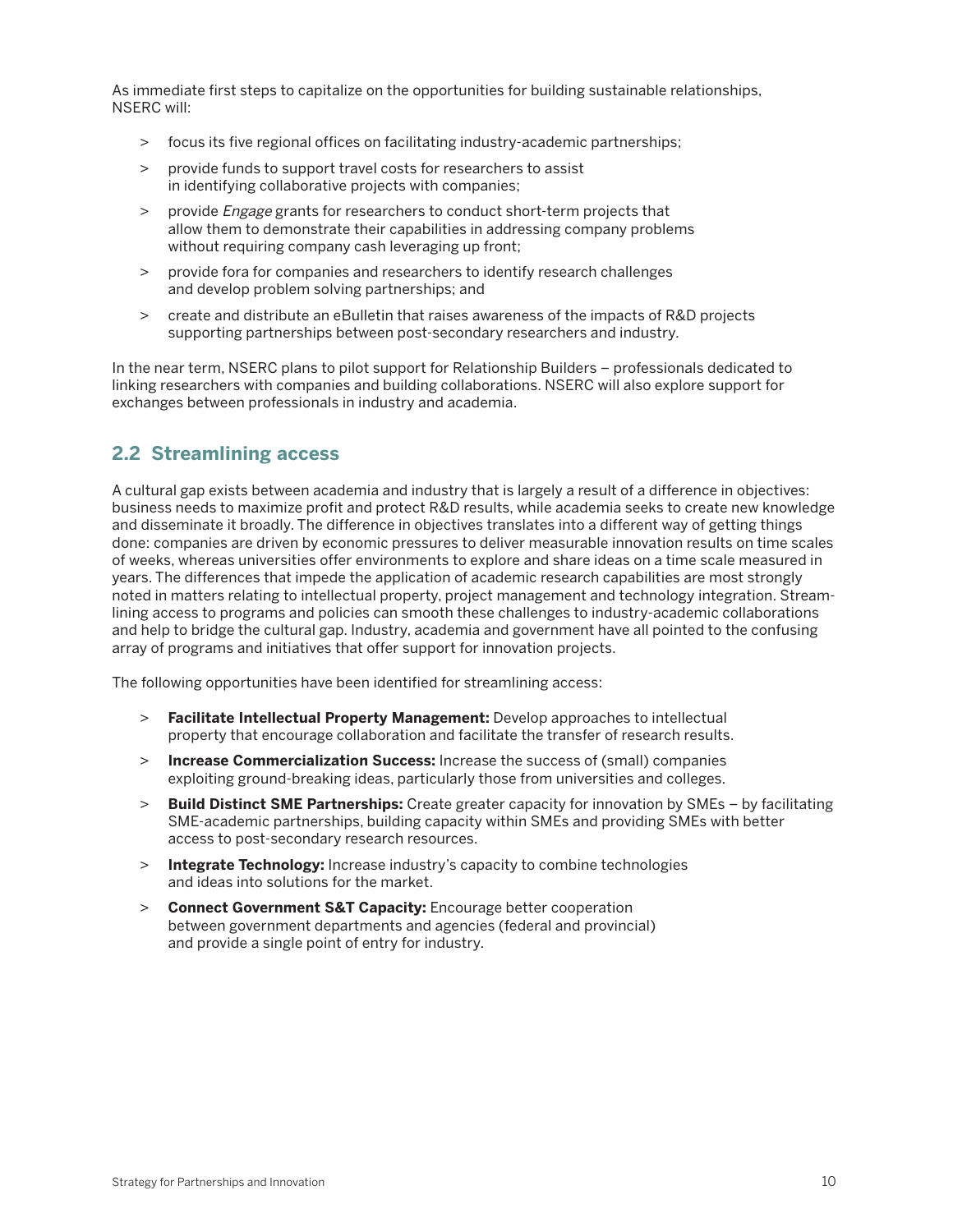### **Approaches and actions**

#### **Facilitate intellectual property management**

Business seeks consistent, timely and relevant treatment of intellectual property at post-secondary institutions. This requires high levels of knowledge among faculty, students, technology transfer offices and company officials. Effective intellectual property management must be supported by suitable policies and approaches at agencies that facilitate collaborative research and development projects. Policies should encourage innovation, while ensuring that all elements of collaboration are valued, supported and effectively communicated (e.g., training, publications, protection of confidential information and background IP, and invention disclosure). Performance metrics that focus on collaborations, in addition to licensing and disclosures, will encourage industry-academic interaction.

#### **Increase commercialization success**

Many gaps currently challenge the survival of inventions and early technology companies. Appropriate structures must be in place to ensure the maximum impact of inventions arising from federally funded academic research. Mechanisms and incentives are needed to encourage and support proof of principle and technology feasibility of university research results. In many cases, the best way to move discoveries to market is through existing companies. In circumstances where no receptor company exists, spin-off companies may be needed for commercializing an idea. Universities can encourage this with incentives and support plans for academics to create spin-off companies. Academic scientists and engineers must be provided with basic knowledge of the commercialization process to enable them to understand how the research results can be moved forward. Entrepreneurs need technical, management and financial assistance, while start-ups need management teams with experience. Funding for marketing and project management activities is also needed.

#### **Build distinct SME partnerships**

Partnerships between SMEs and academia require special attention. Consideration will be given to whether modifications to existing programs can effectively address SME needs or whether, given the significant structural challenges identified for SME-university collaboration (projects on time scales of weeks and constrained industry resources), different types of structures may be required. For SMEs whose needs can be met within the current approaches, increasing the leverage of SME contributions in existing NSERC programs can provide SMEs with better access to post-secondary research resources.

#### **Integrate technology**

Canada needs organizational structures that can help companies take ideas from universities and other sources and integrate them into solutions. This need could be met through the creation of centres with the critical mass and resources to help companies integrate a variety of technologies and ideas to address a market opportunity. These centres could also assist in effecting important enhancements to university research results to enable them to be used by industry. The Centres of Excellence for Commercialization and Research (CECR) is a new model that will address this need. Another model is the Technology Access Centres. These business-oriented centres will provide access to college and university capability in time frames, and with approaches, that suit SMEs. Building on the successful model of Quebec's College Centres for Technology Transfer, NSERC proposes a network of Technology Access Centres to substantially increase the number of Canadian companies (particularly SMEs) that take advantage of post-secondary research capabilities.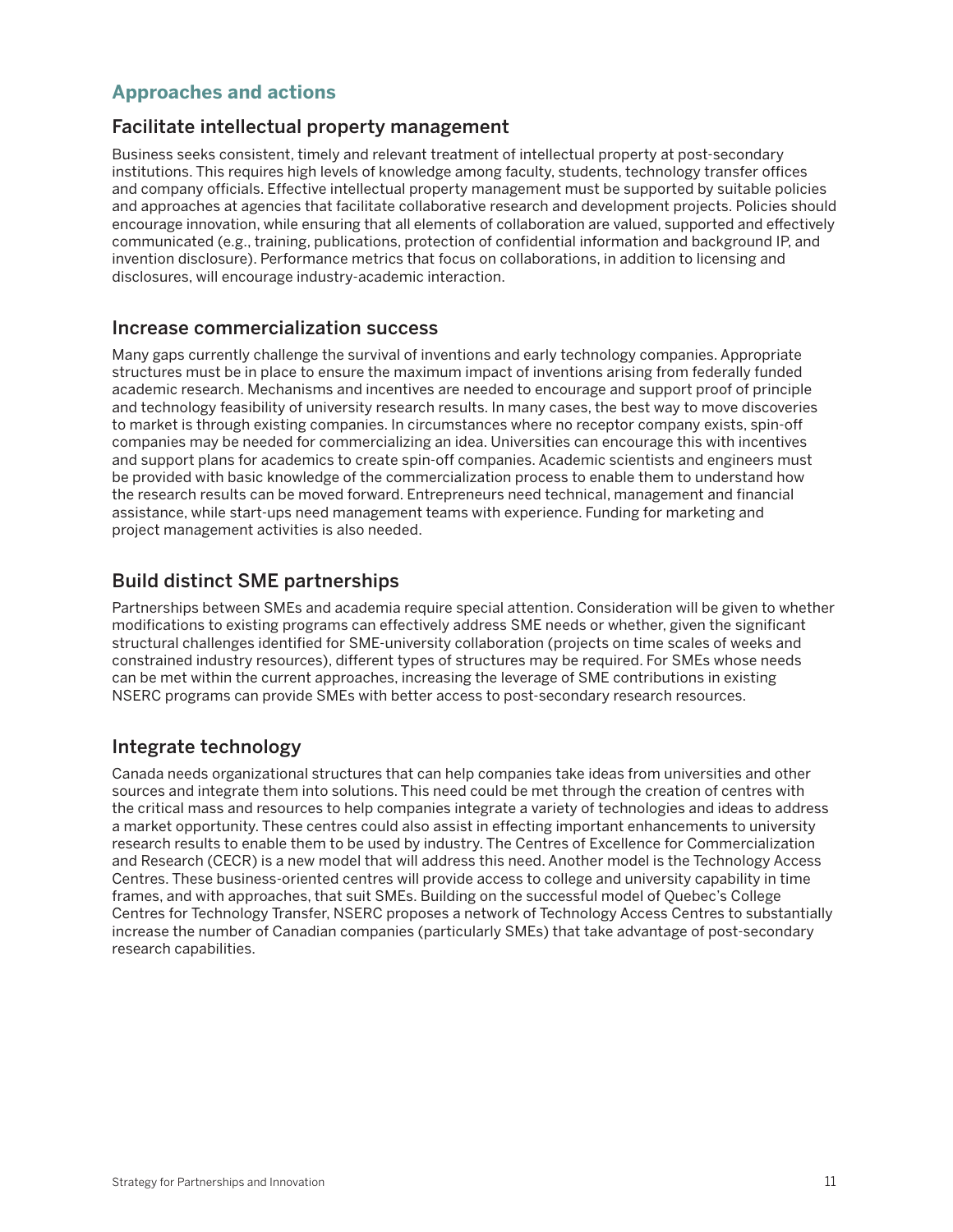# **Connect to government S&T capacity**

Significant S&T capacity exists within government labs at the federal and provincial levels. NSERC, together with other government departments and agencies, must promote mechanisms that help coordinate science and technology support and activities to ensure maximum benefits for Canada are achieved from these strengths. One step already taken was the creation of federal regional hub committees involving the NSERC Regional Offices, the National Research Council Canada – Industrial Research Assistance Program (NRC-IRAP), the Business Development Bank (BDC) and regional agencies. Other examples are collaborations with Natural Resources Canada and FPInnovations on Forestry, and with Fisheries and Oceans Canada on Fisheries and Aquaculture.

Immediate first steps by NSERC to capitalize on these opportunities and streamline access to post-secondary research are to:

- > implement our revised IP policy to enable companies to better apply promising research results. NSERC will also work to share best practices among post-secondary research institutions and provide sample documents to assist companies, researchers and technology transfer officers in understanding and assembling post-secondary research agreements.
- > support market studies for promising research developments, so that research and development can be better targeted to markets showing the greatest potential.
- > recognize project management as an essential component of research projects, and make it an eligible expense in NSERC partnership grants, so that university research projects have increased chances of delivering valued results.

# **Actions to be pursued vigorously by NSERC:**

There is a consistent theme to the rhythms of innovation projects at SMEs: short-term projects (conducted in weeks) that are incremental and resource-limited. To support the innovation needs of these companies, NSERC proposes to pilot Technology Access Centres. These centres will typically be co-located and affiliated with post-secondary institutions, providing access to faculty, staff, students and specialized facilities.

In order to partly address the "valley of death"<sup>3</sup> facing many university inventions, NSERC will explore, with NRC-IRAP and BDC, approaches that can improve the market success of post-secondary research inventions.

NSERC will review its partnership-oriented programs to ensure that the program criteria and evaluation processes suitably support partnerships between industry and post-secondary institutions.

Offering greater leverage for SMEs participating in partnered grants will reduce the cost and risk for SMEs undertaking research with post-secondary institutions and should attract more SMEs to academic collaborations. This approach will be explored as the Strategy evolves.

**<sup>3</sup> - "valley of death" refers to periods between available funding sources. In this case, it refers to the gap in funding facing many university inventions that need further development before they can attract venture financing.**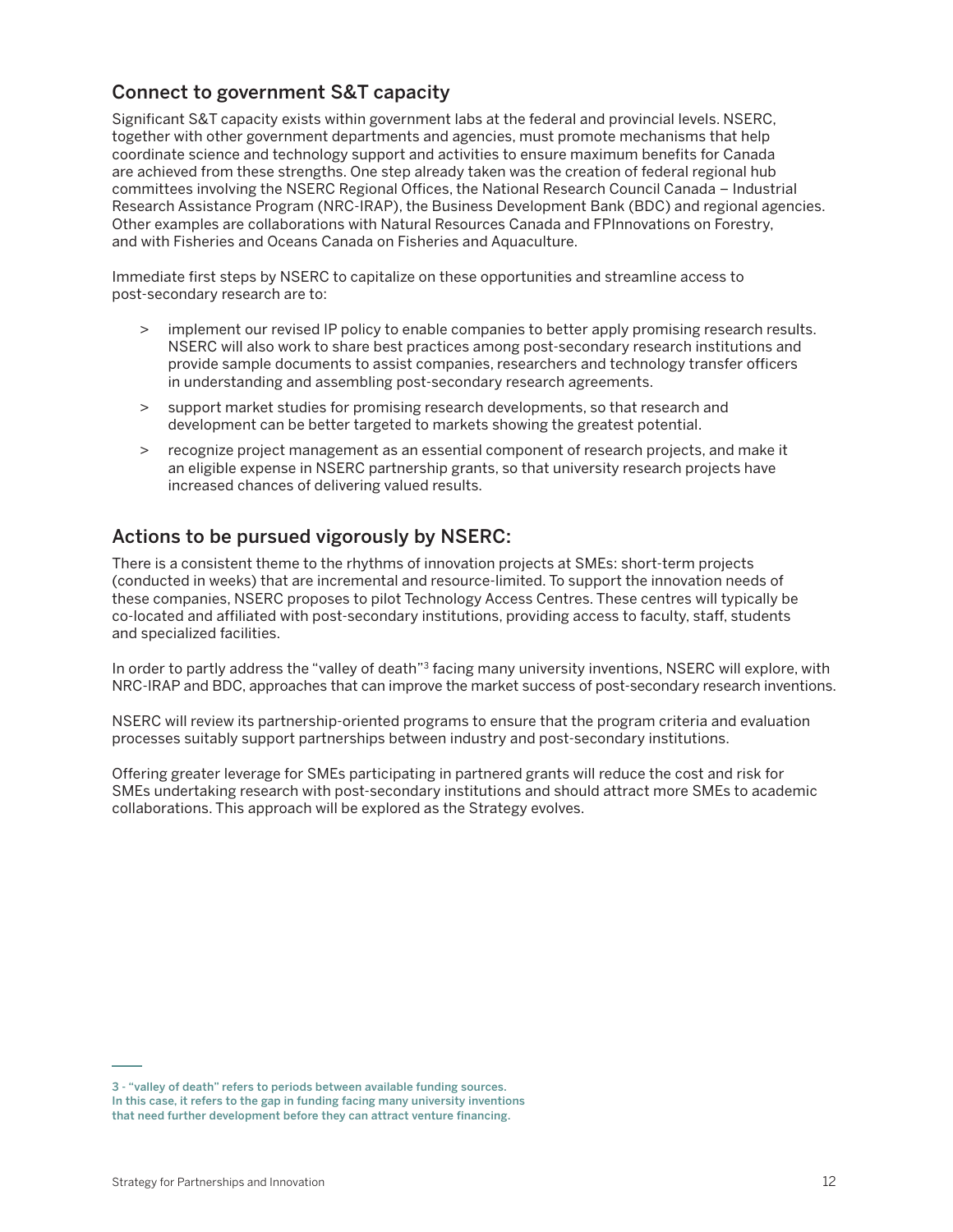# **2.3 Connecting people and skills**

Individuals with the appropriate knowledge and skills for industrial innovation are essential to Canada's commercialization success. Industry, academia and government participants all noted that there are too few people with appropriate business and management skills involved in Canada's system of innovation. The lack of human resources to absorb and integrate new ideas and technologies is a key impediment to advancing innovation.

The following opportunities have been identified to connect people with advanced skills to business:

- > **Develop non-technical skills:** Better prepare students for careers in industry, and researchers for collaborations with industry.
- > **Build receptor capacity in industry:** Build capacity in firms to capitalize on new ideas and technologies by employing more scientists and engineers.
- > **Foster access to international talent:** Stimulate international R&D partnerships involving Canadian firms and university/college researchers.

### **Approaches and actions**

#### **Develop non-technical skills**

There is no single approach that meets the needs of all students in terms of expanding their non-technical skills. Rather, a variety of approaches will be taken to enable science and engineering graduates to develop important business skills. Several universities are establishing programs that integrate business and technical training. More such programs should be encouraged.

Researchers will be encouraged to move between universities and industry to build bridges and improve non-technical skills. Mentoring through the posting of experienced industry executives and entrepreneurs at universities will expand understanding of industry and the commercialization processes.

### **Build receptor capacity in industry**

The employment of highly trained university graduates by industry must be encouraged. In particular, mechanisms for SMEs and other businesses to bring researchers, recent graduates and students on site are required. Programs to encourage companies to hire more scientists and engineers will be developed, and any existing barriers will be identified and eliminated.

#### **Foster access to international talent**

Attracting top-class postdoctoral fellows and doctoral candidates from abroad is necessary to increase the pool of talent available to undertake research or research training in Canada for all sectors of the economy. Support for international collaboration in thematic areas in which Canada has the potential to be a global leader is required to attract and retain the best and brightest researchers.

Immediate first steps by NSERC to capitalize on these opportunities and connect people with advanced skills to business are:

- > In year 1, NSERC will partner with NRC-IRAP to create opportunities to place more Industrial Research and Development Fellowship (IRDF) candidates with Canadian SMEs. This pilot project will complement the NRC-IRAP Youth Employment Program for which there has been an overwhelming demand.
- > Explore opportunities to develop a postdoctoral fellows program that would attract the world's top talent to conduct research in Canada.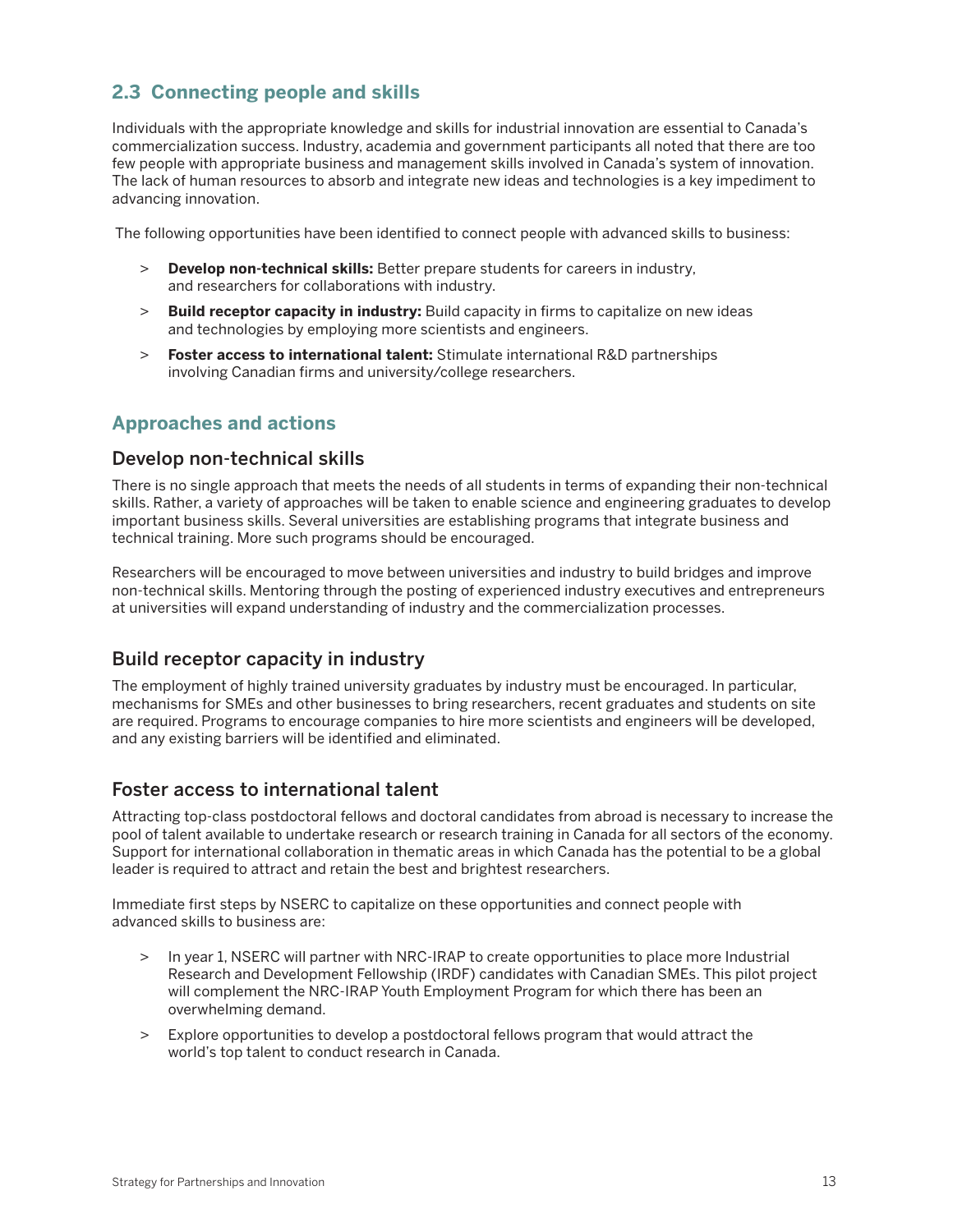# **Actions to be pursued vigorously by NSERC:**

Students trained through academic-industry partnerships grants develop skills relevant to their industry partners. NSERC will explore the idea of offering companies that are partnering in NSERC grants incentives to hire graduates involved in the project. If implemented, this could encourage small companies to consider hiring and training new graduates, which would in turn increase the innovation capacity in Canadian industry.

Similar to the successful NSERC Industrial Research and Development fellowship, a one-year industrial master's research fellowship designed to engage master's level graduates in companies will be considered. This would also help place master's graduates in permanent positions in industry, encourage companies to consider small research projects and build bridges for future collaborations with the graduate's university. Potential partners in such an initiative include NRC-IRAP and Accelerate Canada.

NSERC will also explore the highest impact opportunities to encourage Canada's youth to pursue their studies in science and engineering.

### **2.4 Focusing on national priorities**

Given that Canada performs approximately three percent of the world's research and development activity, Canadian post-secondary research must be focused to compete with the best in the world. This requires targeted funding to build world class expertise in a limited number of strategic areas.

In 2007, the Government launched its S&T Strategy - Mobilizing Science and Technology to Canada's Advantage. The S&T Strategy focuses on four priority areas for Canada: environmental science and technologies; natural resources and energy; health and related life sciences and technologies; and information and communications technologies. Aligned with, and in support of, the S&T Strategy, NSERC will target its R&D resources to produce increased capacity and the greatest possible benefits for Canada. This will be coordinated with and complement the strengths in Canada's federal and provincial research and development laboratories aligned with the S&T Strategy areas.

#### **Approach and actions**

#### **Action to be pursued vigorously by NSERC:**

NSERC will support large-scale efforts by leading research groups to seize exceptional opportunities and advance solutions to some of Canada's most challenging economic, environmental and social problems. The approach will be agile and flexible, as recently exhibited by the Automotive Partnership Canada initiative model. NSERC will work with partners to ensure that our research strength within all sectors is linked and brought to bear on addressing national challenges and opportunities.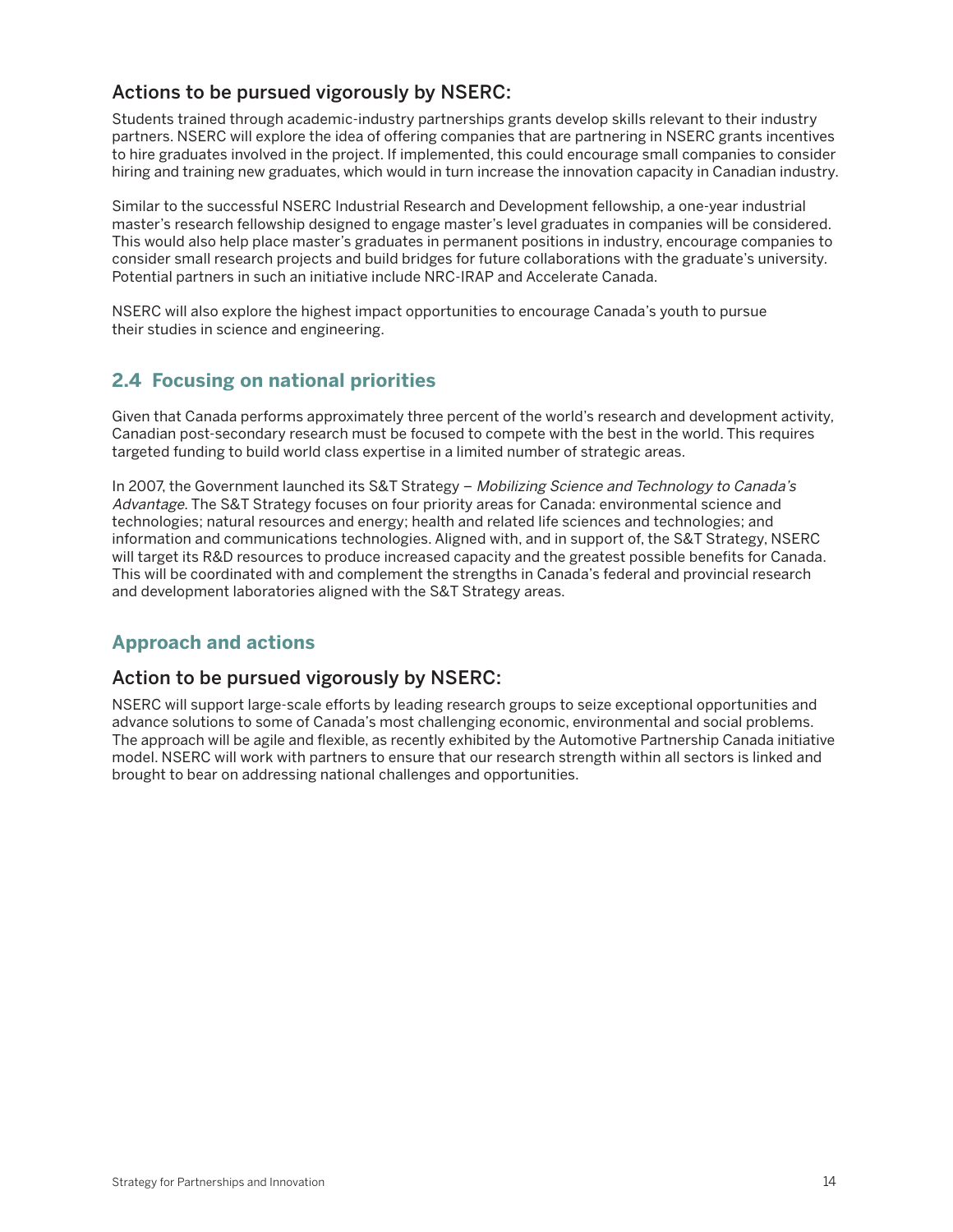# **Actions beyond NSERC**

The input gathered from industry, academia and government was wide-ranging. In line with the focus on industry innovation, significant actions were identified that are beyond the scope of NSERC's activities. These include the following:

- > Supporting technology demonstration projects involving small companies;
- > Giving companies more direct control of resources for innovation;
- > Providing a portal that offers a single window into the government information used by companies active in R&D; and
- > Supporting people who help innovation-oriented companies to identify and connect to partners and resources.

Actions in these areas can have an important impact on increasing the value realized from the investment in post-secondary R&D capabilities. NSERC will collaborate with other agencies looking to provide initiatives for these needs.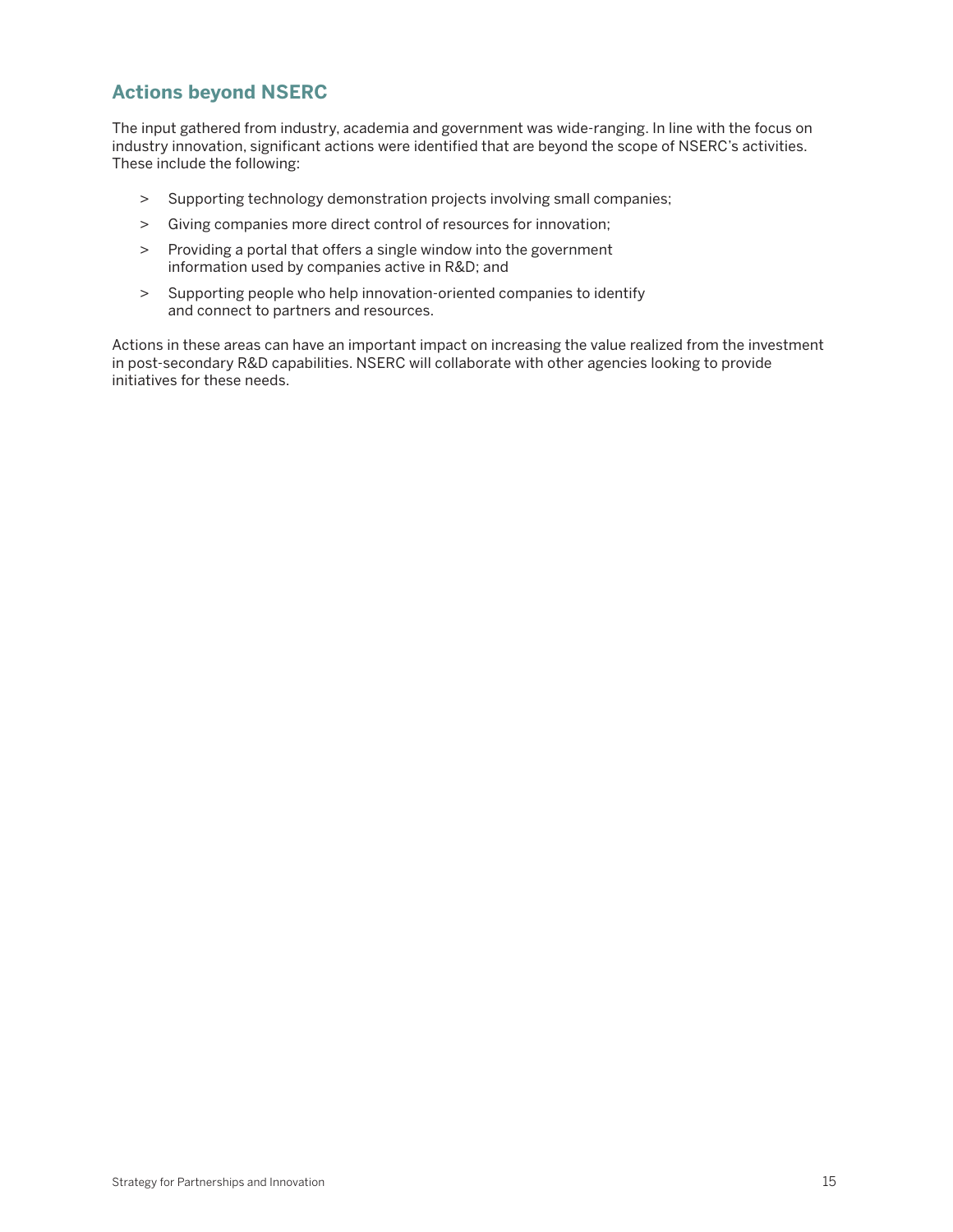# **3. Immediate and near-term action plan**

Challenges have been articulated and recommendations have been set forth. It is time to move to action. The Strategy for Partnerships and Innovation is a five-year plan of action by NSERC to substantially increase the contribution from post-secondary research to innovation in Canada's economy. Implementation of the Strategy will begin with practical actions to streamline access and build relationships between industry and academia.

Building on the success and impact of these immediate actions and pilots, NSERC will work to realize even more significant and substantial initiatives. NSERC's goal is to increase the impact from public investments in post-secondary research through a combination of new and pilot actions, which will build and support more and stronger partnerships between industry and post-secondary institutions.

#### **Summary of immediate first steps NSERC will implement:**

To help build more and stronger partnerships, NSERC will:

- > focus its five regional offices on facilitating industry-academic partnerships;
- > create and support opportunities for researchers and their institutions to demonstrate their capabilities to companies;
- > initiate exchanges between professionals in industry and academia;
- > provide fora for companies and researchers to identify research challenges and develop problem solving partnerships; and
- > increase awareness in industry about the benefits of collaborating with academia.

To streamline its programs and policies, NSERC will:

- > modify its existing innovation-oriented policies and programs to make them more accessible and relevant to industry, including revising its intellectual property policy to make it more flexible;
- > support market studies at an early phase of technology development; and
- > support project management costs to facilitate the delivery of results.

In the next twelve months, NSERC plans to:

- > explore opportunities to develop a postdoctoral fellows program that would attract the world's top talent to conduct research in Canada;
- > pilot Technology Access Centres that substantially increase SME participation; and
- > pilot support for relationship builders working to help link researchers with companies.

As resources permit, NSERC will actively:

- > offer better leverage for Small and Medium Enterprises (SMEs) in NSERC's partnered grants programs;
- > implement a network of post-secondary-based, industry-focused centres that will substantially increase SME participation;
- > work to place additional qualified candidates within Canadian SMEs;
- > increase the successful commercialization of university technologies; and
- > enable leading research groups to seize exceptional opportunities and advance solutions to some of Canada's most challenging problems.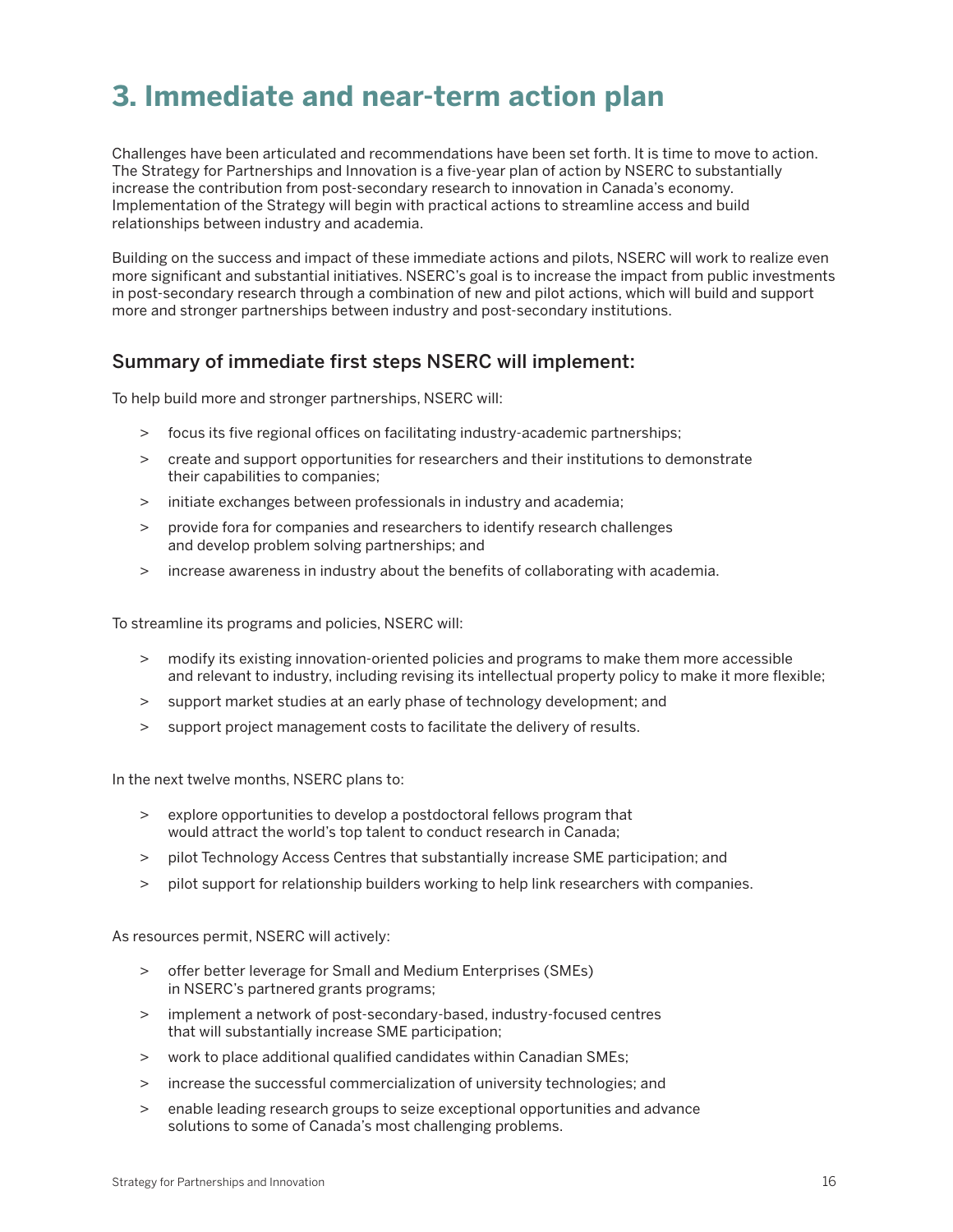It is expected that these actions will stimulate new partnerships and collaborations, and enable companies to take advantage of NSERC's cost-sharing support through the already popular Collaborative Research and Development program and the programs to engage undergraduates, graduate students and postdoctoral fellows in industry-led research.

Overall, the Strategy for Partnerships and Innovation will enhance and increase the proven approaches for industry to capitalize on the capabilities of post-secondary research institutions. For each action, NSERC has planned short- and longer-term impact metrics that can be used to measure the success of the actions. Actions within this Strategy are scalable, such that increased resources will see substantially increased impact. NSERC is confident that implementing this strategy will at least double the number of companies taking advantage of NSERC programs, and those companies will realize a significant impact from these additional innovation investments.

Canada has a broad system that supports innovation. Other important agencies include BDC, regional development agencies, science-based departments and agencies of government such as the NRC, and other granting agencies. Through the Strategy for Partnerships and Innovation, NSERC will take a leading role in working with partner agencies to strengthen the innovation system. Building bridges across disciplines and taking an inclusive approach to problem-solving, NSERC will continue its policy of allowing researchers in the health, social sciences and humanities to form up to 30 percent of partnered grants. This enables involvement of experts from such fields as business, marketing and finance to increase the impact from NSERC-funded grants.

The elements of the Strategy that NSERC implements will evolve based on available resources, feedback on the impact of current initiatives and the potential for other initiatives, particularly with partner organizations. All approaches and actions will be driven by the overall goal of connecting and applying the strength of the academic research system to addressing the opportunities and challenges of building prosperity for Canada.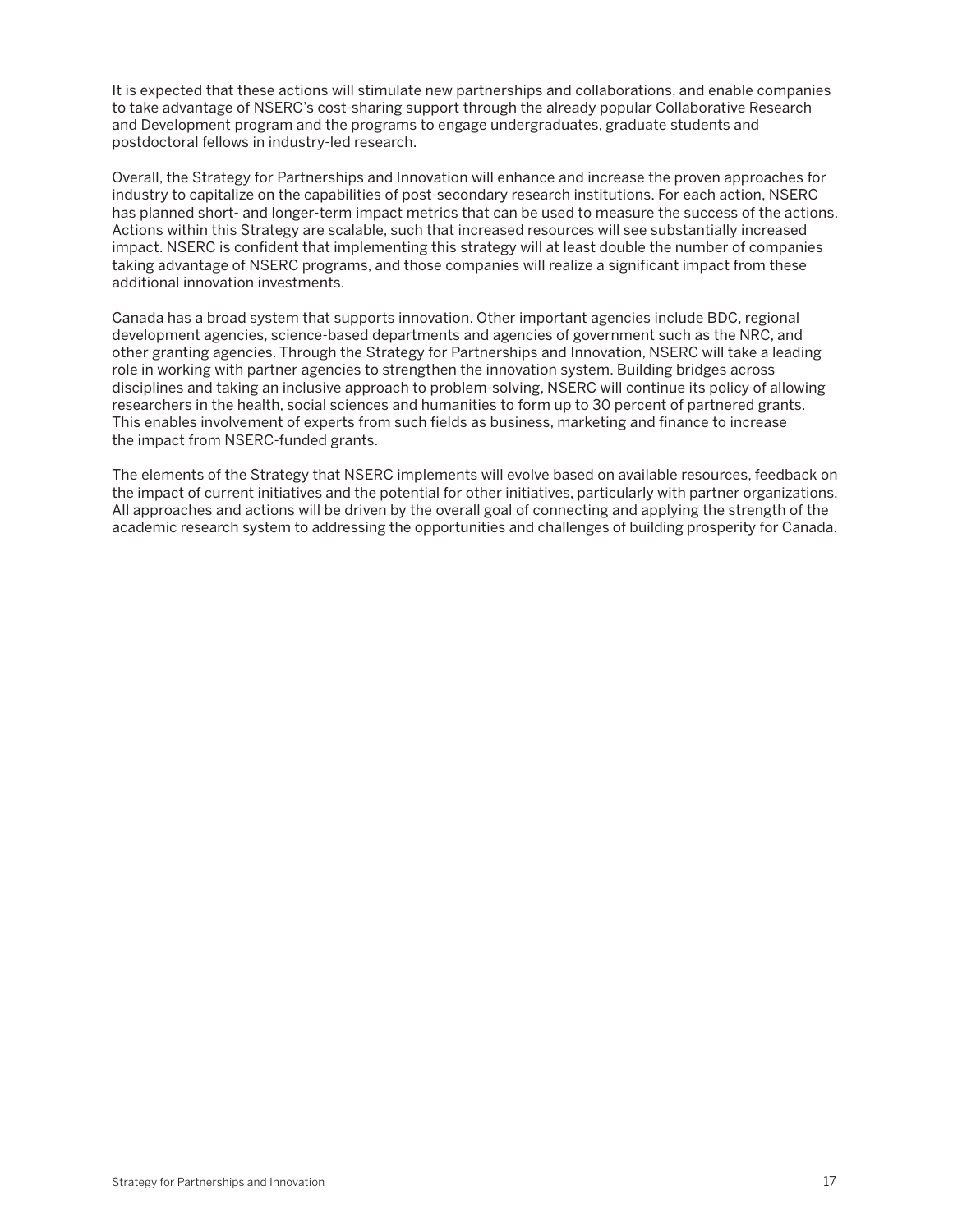# **4. Conclusion**

#### **As Canadians, we have much to look forward to in the years ahead.**

Our business sector understands that innovation is a promising strategy for increasing productivity. Our research community is among the best in the world. Federal and provincial governments continue to make record investments in R&D, empowering a transformation of our science and innovation landscape.

NSERC has learned much from the process of developing its new Strategy for Partnerships and Innovation and is ready to move to action. Focussing on what it does best to contribute to this transformation, NSERC will: build sustainable bridges between industry and academia; remove unnecessary speed bumps that slow the process of innovation; and build highrises of excellence in areas that are strategic to the well-being of our country.

With NSERC's new Strategy for Partnerships and Innovation, Canada can take advantage of the synergies and potential for marked improvements achievable when the strength which resides in our research community is made more accessible to our business and industrial sectors.

This Strategy, consisting of an ambitious program of practical, concrete initiatives, will make the vision of a more progressive, productive and prosperous Canada a reality. Canada will realize more value from its post-secondary capabilities, and more companies will work with this leading R&D sector.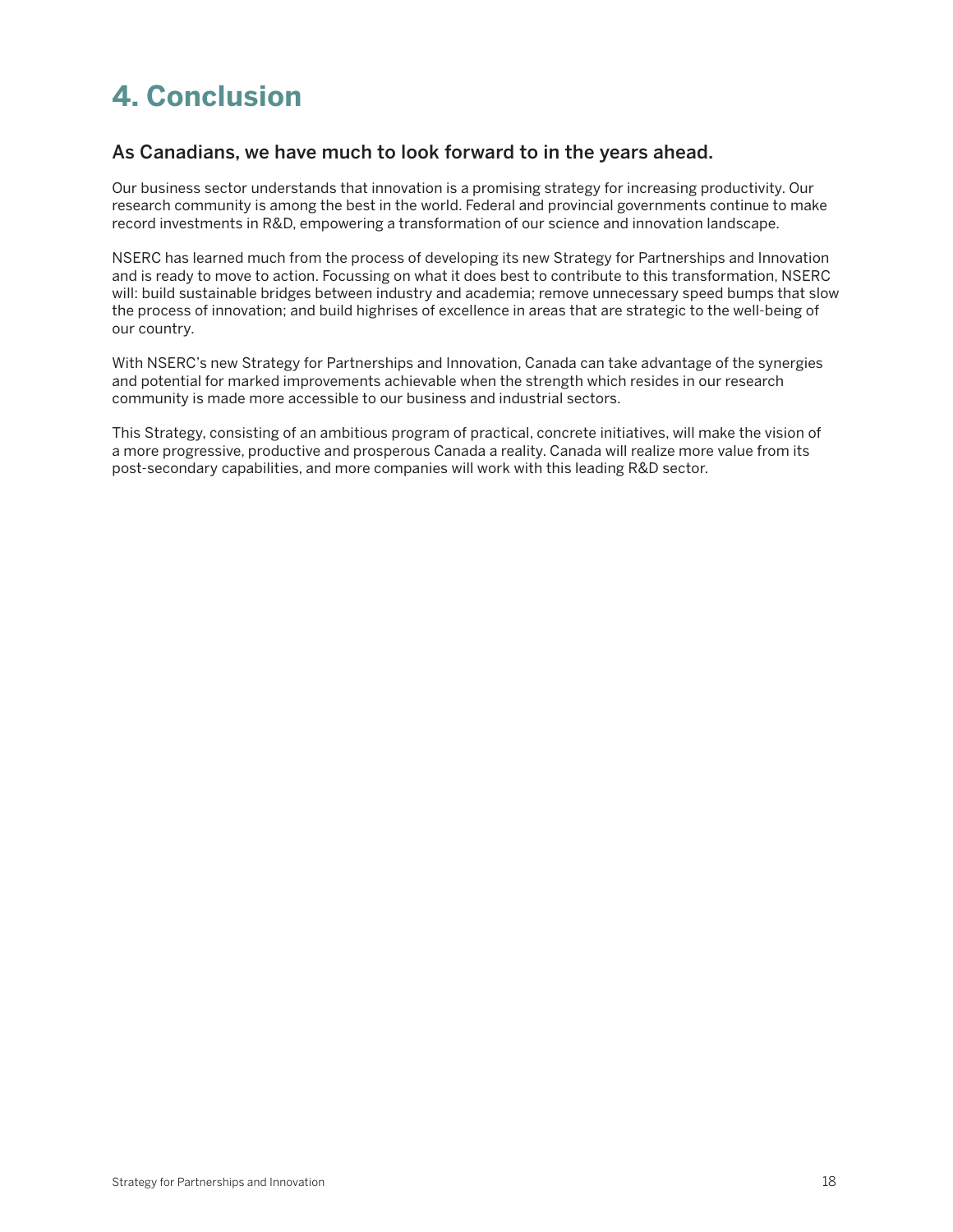# **5. For more information**

For more details on NSERC's Strategy for Partnerships and Innovation, or to further explore opportunities for partnership, please call one of our offices:

#### **NSERC Ottawa 613-992-1585**

**NSERC Atlantic 506-854-8154**

**NSERC Quebec 514-496-4742**

**NSERC Ontario 905-403-0924**

**NSERC Prairies 204-984-6462**

**NSERC Pacific 604-666-8818**

Or visit: **www.NSERCpartnerships.ca**